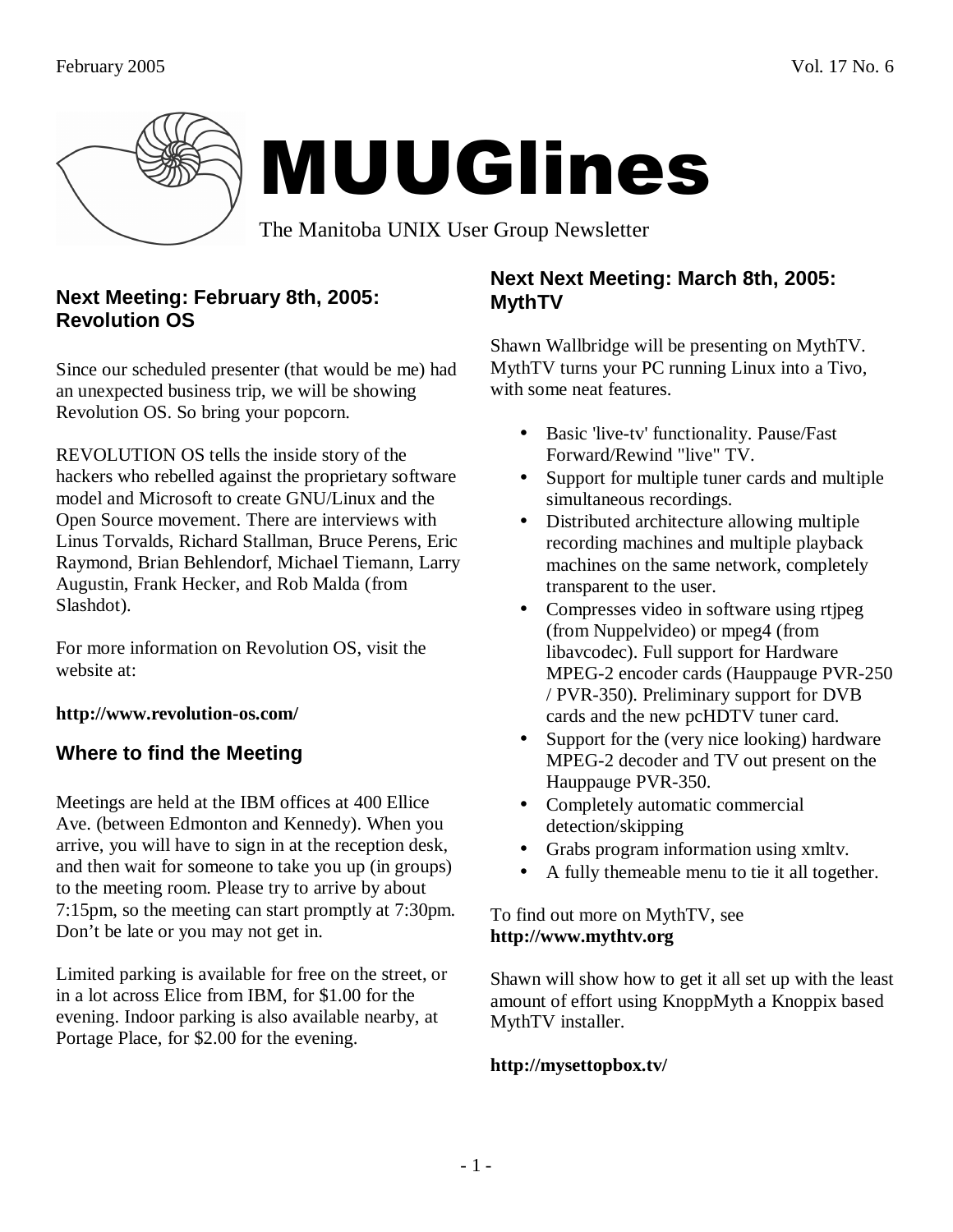# **OpenSolaris.org Now "Open" For Business**

The Solaris operating system is being released under the terms of the OSI-approved, CDDL (Common Development and Distribution License). Millions of development hours worth of code and over 1,600 patents are being contributed to the open source community.

The opensolaris.org web site will be the center for OpenSolaris activity. Program content will be released in stages. The source code for one of the Solaris operating system's most advanced features – Dynamic Tracing (DTrace) is available now. We invite you to take a look. Expect to see buildable Solaris code in Q2 2005.

# **A Mac For the Rest of 'Us'**

Apple released the much-rumored Mac Mini. It has a 1.25 or 1.42GHz G4 processor, 40 or 80GB hard drive, a slot-loading CD-R/DVD-ROM optical drive, 256MB DDR SDRAM and ATI Radeon 9200 graphics chip with 32MB dedicated DDR SDRAM.

All that in a 6.5 inches square and 2 inches tall package that is nearly silent. It starts at \$629.

Numourous sites have already poped up around the Mac Mini including…

**http://www.byodkm.net/** (Bring your own Display, Keyboad and Mouse, from the introduction of the Mac Mini)

**http://www.macminicolo.net/** (A Mac Mini based CoLocation service)

## **The last of FreeBSD 4.x**

FreeBSD 4.11 was released on January  $25<sup>th</sup>$ , 2005. It will be the last release for the 4.x tree...

"The Release Engineering Team is happy to announce the availability of FreeBSD 4.11-RELEASE, the

latest release of the FreeBSD Legacy development branch. Since FreeBSD 4.10-RELEASE in May 2004 we have made conservative updates to a number of software programs in the base system, dealt with known security issues, and made many bugfixes.

FreeBSD 4.11 will become an "Errata Branch". In addition to Security fixes other well-tested fixes to basic functionality will be committed to the RELENG\_4\_11 branch after the release. Both Security Advisories and Errata Notices are announced on the **freebsd-announce@freebsd.org** mailing list.

This is expected to be the last release from the RELENG 4 branch. Most of the Developers are now focused on the RELENG\_5 branch, or on the cutting edge development in HEAD."

### **Postgresql 8.0 is out**

While the first new 'feature' listed on their site is a native Windows version (instead of using Cygwin), there are lots of other interesting new features.

### **Savepoints**

Savepoints allow specific parts of a transaction to be aborted without affecting the remainder of the transaction.

### **Point-In-Time Recovery**

Point-in-time recovery allows continuous backup of the server. You can recover either to the point of failure or to some transaction in the past.

### **Tablespaces**

Tablespaces allow administrators to select the file systems used for storage of tables, indexes, and entire databases.

### **Comma-separated-value (CSV) support in COPY**

COPY can now read and write comma-separatedvalue files.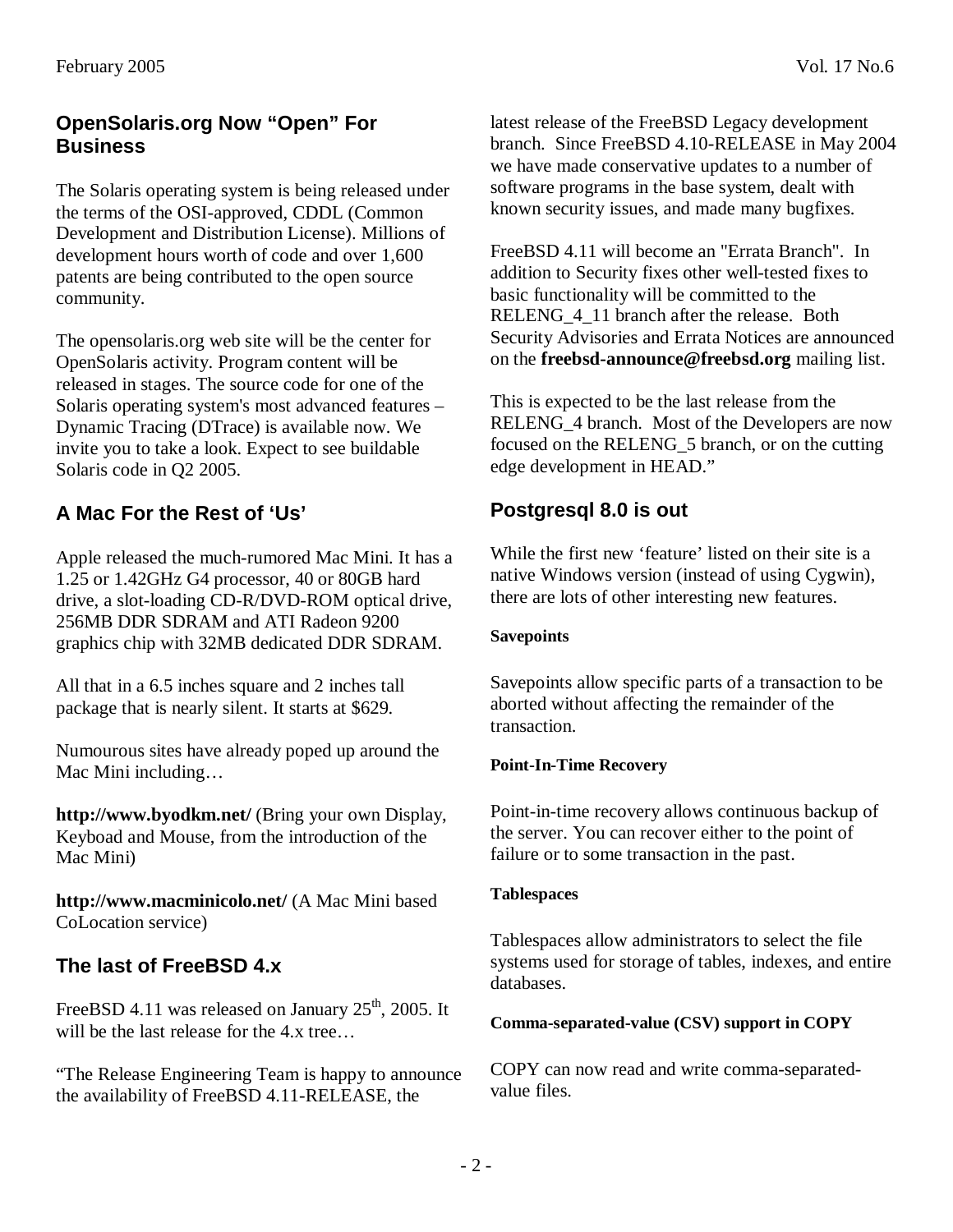MUUG has a new Special Interest Group for Asterisk.

Asterisk is an open source software PBX, created by Digium, Inc. and a continuosly growing user and developer base. Digium invests in both developing the Asterisk source code and low cost telephony hardware that works with Asterisk. Asterisk runs on Linux and other Unix platforms with or without hardware that connects your server to the traditional global telephony network, the PSTN

You can sign up for the Mailing list at:

### **http://www.muug.mb.ca/mailman/listinfo/asterisk**

### **PHP Quebec 2005: the professional free software**

PHP Québec is pleased to invite you to its third annual conference.

It will take place March 30th and 31st, and April 1st, at the hotel Crowne Plaza, Montreal, Quebec.

During two days, the conference offers three sessions tracks and a debate :

- PHP Advanced technics:
- Profesional PHP, with users cases;
- MySQL, the Open Source database
- Apache and ASF's projects

Wednesday is a power session day : Web security, MySQL 5, PHP 5, web services and PEAR.

A certification Center will provide exams for PHP, MySQL and other free software. Special prices are available to everyone.

With the participation of Rasmus Lerdorf (PHP coinventor), Brian Aker (MySQL AB), Ken Coar (Apache Software Foundation), Robert Gerin-Lajoie (CIRANO), Jordi Adame (Gouv. du Mexique),

Sebastien Brodeur (C.Fed. Desjardins), Sylvain Carle, Ilia Alshanetsky, Derick Rethans, John Coggeshall.

The sessions are given in English or French. The organisation provides you with lunchs and coffee breaks, plus an area to meet speakers and attendees.

All information concerning the conference (schedule, sessions, subscription and fees, and sponsors) is available on the web site: **http://conf.phpquebec.com/** or via email at : **board@phpquebec.com**

Come and take advantage of this unique event!

The PHP Quebec team.

## **O'Reilly Emerging Technology Conference, San Diego, CA**

O'Reilly is putting on the Emerging Technology Confrence in San Diego, CA from Mark 14-17.

"Come immerse yourself in a network of like minds. This year's theme is "Remix," dedicated to finding new ways to further the hacker spirit, extend the architecture of participation, and uncover unconventional innovations. Be there to see what the buzz is all about. ETech will be held March 14-17, 2005 in San Diego, California."

# **A New Free Magazine**

There's a new magazine covering free software called, appropriately, Free Software Magazine. Even more appropriately, the magazine itself is free! The magazine is available on paper and electronically. The first issue is available for download. See **http://www.freesoftwaremagazine.com/**

## **More Samba Printing**

Are you looking to Samba to help with your printing needs? Carla Schroder, author of the Linux Cookbook lays out everything you need to know to get started at